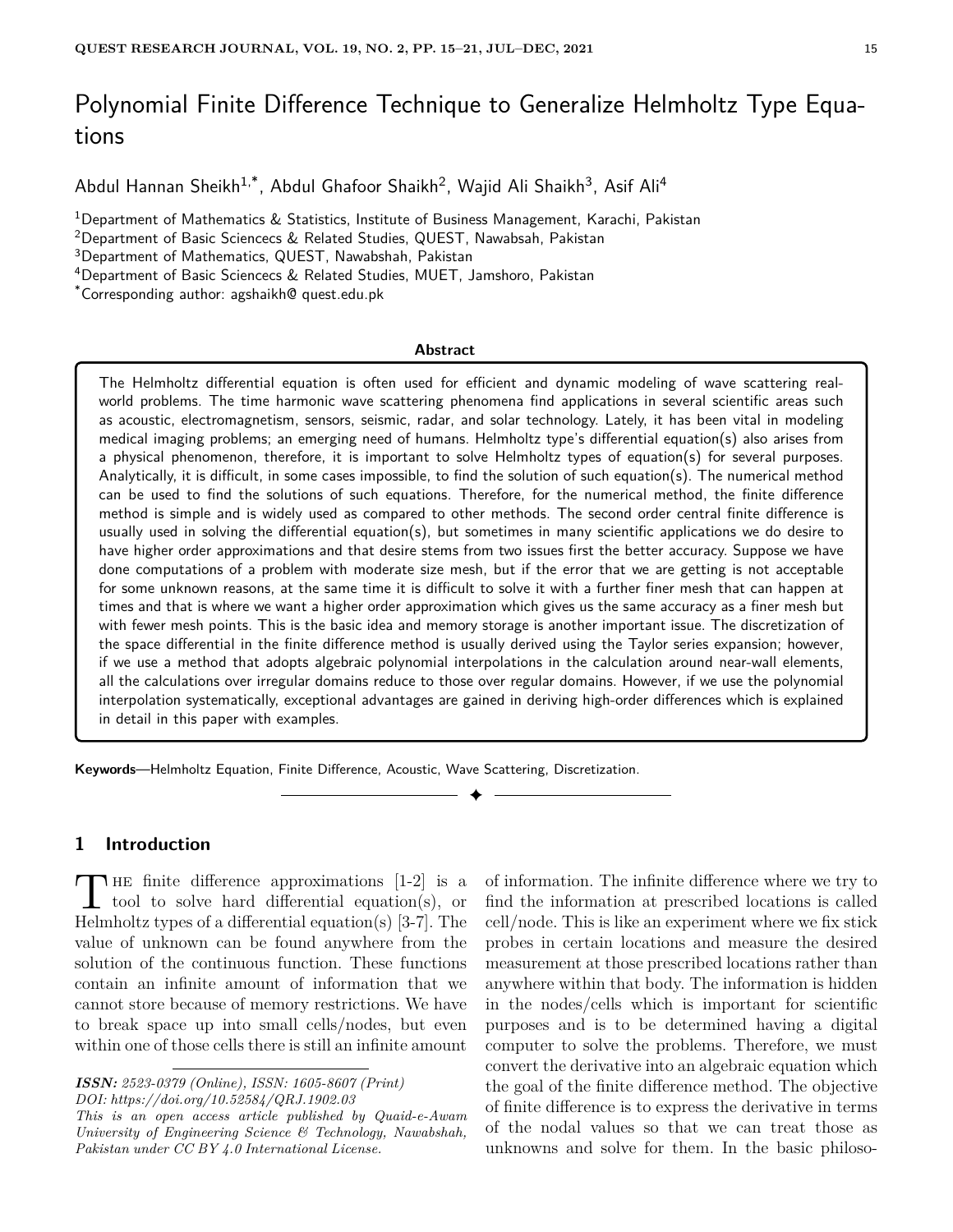

Fig. 1: Collecting information from scattering points.

phy of the finite difference, we replace the governing differential equation directly [8]. In other words, the differential equation could be replaced by an algebraic equation that is the most important feature of the finite difference approximations that makes the finite difference method simpler. We can easily write different expressions from the derivatives. The finite difference method is a way of obtaining a numerical solution of differential equations [9-10]. One of the disadvantages of finite difference approximation is that we cannot generalize finite difference approximations, but we have to determine finite difference approximations. There are several methods for deriving finite difference approximations. In in this paper, we present a polynomial technique show that this technique is simple to build the finite difference approximations. It builds on curve fitting polynomials to data and using MatLab codes to make it simple for finite difference approximations, presented with examples.

## **1.1 Polynomial Techniques for Finite Difference Approximations**

The finite difference approximations do imply that we do not have a continuous smooth function stored in memory. We only know the function at discrete points [11-12]. The polynomial technique  $[9][13-16]$  is a lot more powerful to address the finite differences and presented with few examples. Let us consider a few random scattering points [17] which do not have to be distributed uniformly or anything just some random scattering of points in space. We want to generalize the concept of finite difference approximation to know what information is present in these points. Besides these points, where each point has *x* and *y* two dimensions, there will be a function  $f_1, f_2, ..., f_7$  in which we have these random scattering of points. Now suppose that we want to estimate the function or one of the derivatives at some point. Amongst these open circle points, the close circle point is where we want to estimate the derivative of the open circle points. This is the information we have from which to derive the function or one of its derivatives at the close circle point [18]. It turns out that there is a way to do this. We always have a very similar form whether we interpolate the function or any of its derivatives. It is always just some weighted sum of the function values at each of those open circle points which is known as given follows,

$$
\frac{\partial^a f_i}{\partial x^a} \; or \; \frac{\partial^a f_i}{\partial y^a}
$$

$$
\frac{\partial^a f_i}{\partial x^a} = a_1 f_1 + \dots + a_7 f_7
$$

where  $a_1, a_2, \ldots, a_7$  are the finite difference coefficients. If we have a random scattering of points, we show these as an open circle, and we are interested to evaluate function or derivative at the close circle at right middle. Let's suppose we derive our finite difference coefficients and we take the same distribution of points but offset them. We will get the same distribution of the points at their relative position where open and close circle are the same. It turns out the same finite difference coefficients which means we are allowed to offset or shift coordinates and still get same finite difference coefficients which will be hugely useful in evaluating finite difference approximations. Again, if we take the same scattering of open circle points, but move the closed circle point, we can evaluate our function or one of its derivatives at a different point. It turns out completely finite difference coefficients of the different problem, but if we evaluate our finite difference at the same point but the points from which we are evaluating that change their position, so it turns out we get different coefficients in the end. Therefore, we only allow to shift coordinates and still get the same finite difference coefficients. If we do anything else, we have to redefine new finite difference coefficients.

# **1.2 Polynomial Technique for Deriving Finite Difference Approximations**

The curve fitting to polynomials is known as polynomial technique for deriving the finite difference approximations. This technique is very simple. The general concept of how can we do this is as follows. Suppose we have a fit a polynomial to some set of points. To fit this n<sup>th</sup> order polynomial, we needed  $N+1$  points,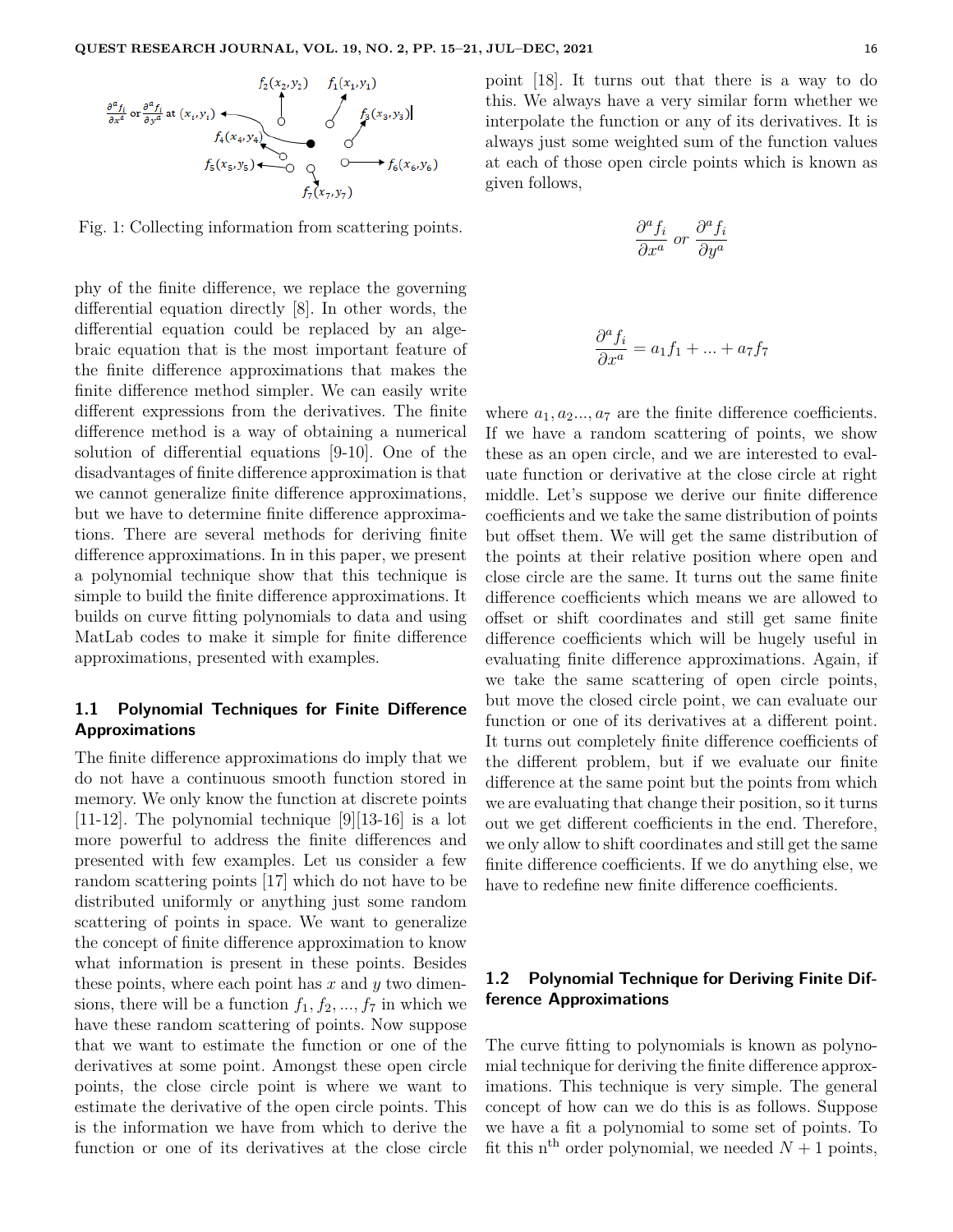such that;

$$
f(x) = a_0 + a_1x + a_2x^2 + \dots + a_Nx^N
$$
  
\n
$$
f'(x) = a_1 + 2a_2x + 3a_3x_2 + \dots + N a_Nx^{N-1}
$$
  
\n
$$
f''(x) = 2a_2 + 6a_3x + 12a_4x^2 + \dots + N(N-1)a_Nx^{N-2}
$$
  
\n
$$
\vdots
$$
  
\n
$$
f(0) = a_0
$$
  
\n
$$
f'(0) = a_1
$$
  
\n
$$
f''(0) = a_2
$$
  
\n
$$
f'''(0) = a_3
$$
  
\n
$$
\vdots
$$

The function of any of its derivatives becomes very simple. We will shift our coordinates such that  $x = 0$ is the point where we want to evaluate our function or finite difference. Suddenly, this polynomial is reduced to this very simple form, so we are using that property where we can shift points from which we are evaluating finite difference and it does not change the finite difference coefficients. We can reuse that anywhere no matter where those points are, so it is a very useful property.

## **1.3 Shifted Co-ordinates Technique for Finite Difference Approximations**

Suppose we wish to evaluate  $f(x)$  or one of its derivatives at the general point  $x_n = x_{fd}$ . To do this, we shift the x-axis by  $x_{fd}$  before fitting the polynomial. Recall that the finite difference coefficients depend only on the relative position of the points. An offset will not affect their values. Now we can rewrite our polynomial in terms of shifted coordinates.

$$
f(\tilde{x}_1) = a_0 + a_1 \tilde{x}_1 + a_2 \tilde{x}_1^2 + \dots + a_N \tilde{x}_1^N
$$
  
\n
$$
f(\tilde{x}_2) = a_0 + a_1 \tilde{x}_2 + a_2 \tilde{x}_2^2 + \dots + a_N \tilde{x}_2^N
$$
  
\n
$$
\vdots
$$
  
\n
$$
f(\tilde{x}_{N-1}) = a_0 + a_1 \tilde{x}_{N-1} + a_2 \tilde{x}_{N-1}^2 + \dots + a_N \tilde{x}_{N-1}^N
$$

It is very simple and will be presented with some examples. Let us take the x-coordinates of the points from which we approximate a derivative and store these x-coordinates in a column.

$$
[x] = \begin{bmatrix} x_1 \\ x_2 \\ \vdots \\ x_{N+1} \end{bmatrix}
$$

Shifted function across the x-axis  $\tilde{x} = 0$  corresponds to the point. We approximate the derivative as follows.

$$
\frac{d^a}{dx^a}f(x = x_{fd} = \frac{f\,racd^a\,dx^a}{f(\tilde{x} = 0)}
$$

subtract  $x_{fd}$  from the column vector  $x$  to shift coordinates.

$$
\begin{bmatrix} \tilde{x} \end{bmatrix} = \begin{bmatrix} x \end{bmatrix} - x_{fd} = \begin{bmatrix} x_1 - x_{fd} \\ x_2 - x_{fd} \\ \vdots \\ x_{N+1} - x_{fd} \end{bmatrix} = \begin{bmatrix} \tilde{x}_1 \\ \tilde{x}_2 \\ \vdots \\ \tilde{x}_{N+1} \end{bmatrix}
$$

Using the column vector  $[\tilde{x}]$  to build the matrix  $[\tilde{X}],$ 

$$
\left[\tilde{X}\right] = \left[\left[\tilde{X}\right]^0 \left[\tilde{X}\right]^1 \left[\tilde{X}\right]^2 \left[\tilde{X}\right]^3 \dots \left[\tilde{X}\right]^N\right]
$$

Now we have a Vanderrmonde matrix where the first column is all ones, the second column is our values of *x* <sup>2</sup> and up to some value, which give a big square matrix.

*N*

$$
= \begin{bmatrix} 1 & \tilde{x}_1 & \dots & \tilde{x}_1^N \\ 1 & \tilde{x}_2 & \dots & \tilde{x}_2^N \\ \vdots & \vdots & \vdots & \vdots \\ 1 & \tilde{x}_{N+1} & \dots & \tilde{x}_{N+1}^N \end{bmatrix}
$$

$$
= \begin{bmatrix} 1 & 1 - x_{fd} & \dots & (x_1 - x_{fd})^N \\ 1 & x_2 - x_{fd} & \dots & (x_1 - x_{fd})^N \\ \vdots & \vdots & \vdots & \vdots \\ 1 & x_{N+1} - x_{fd} & \dots & (x_{N+1} - x_{fd})^N \end{bmatrix}
$$

Once we have the Vanderrmonde matrix  $\left[ \tilde{X} \right]$ , its inverse will be

$$
\begin{bmatrix} \tilde{Y} \end{bmatrix} = \begin{bmatrix} \tilde{X} \end{bmatrix}^{-1} = \begin{bmatrix} \tilde{y}_{1,1} & \tilde{y}_{1,2} & \dots & (\tilde{y}_{1,N+1})^N \\ \tilde{y}_{2,1} & \tilde{y}_{2,2} & \dots & (\tilde{y}_{2,N+1})^N \\ \vdots & \vdots & \vdots & \vdots \\ \tilde{y}_{N+1,1} & \tilde{y}_{N+1,2} & \dots & (\tilde{y}_{N+1,N+1})^N \end{bmatrix}
$$

Once we have a  $\left[\tilde{Y}\right]$  matrix, solve now polynomial equation, calculate the polynomial coefficients.

$$
[a] = \begin{bmatrix} \tilde{X} \end{bmatrix}^{-1} [f] = \begin{bmatrix} \tilde{Y} \end{bmatrix} [f]
$$
  
\n
$$
\begin{bmatrix} a_1 \\ a_2 \\ a_{N+1} \end{bmatrix} = \begin{bmatrix} \tilde{y}_{1,1} & \tilde{y}_{1,2} & \dots & (\tilde{y}_{1,N+1})^N \\ \tilde{y}_{2,1} & \tilde{y}_{2,2} & \dots & (\tilde{y}_{2,N+1})^N \\ \vdots & \vdots & \vdots & \vdots \\ \tilde{y}_{N+1,1} & \tilde{y}_{N+1,2} & \dots & (\tilde{y}_{N+1,N+1})^N \end{bmatrix} \begin{bmatrix} f_1 \\ f_2 \\ f_{N+1} \end{bmatrix}
$$
  
\n
$$
a_1 = \tilde{y}_{1,1} f_1 + \tilde{y}_{1,2} f_2 + \tilde{y}_{1,3} f_3 + \dots + \tilde{y}_{1,N+1} f_{N+1}
$$
  
\n
$$
a_2 = \tilde{y}_{2,1} f_1 + \tilde{y}_{3,2} f_2 + \tilde{y}_{3,3} f_3 + \dots + \tilde{y}_{3,N+1} f_{N+1}
$$
  
\n
$$
\vdots
$$
  
\n
$$
a_{N+1} = \tilde{y}_{N+1,1} f_1 + \tilde{y}_{N+1,2} f_2 + \tilde{y}_{N+1,3} f_3 + \dots
$$
  
\n
$$
+ \tilde{y}_{N+1,N+1} f_{N+1}
$$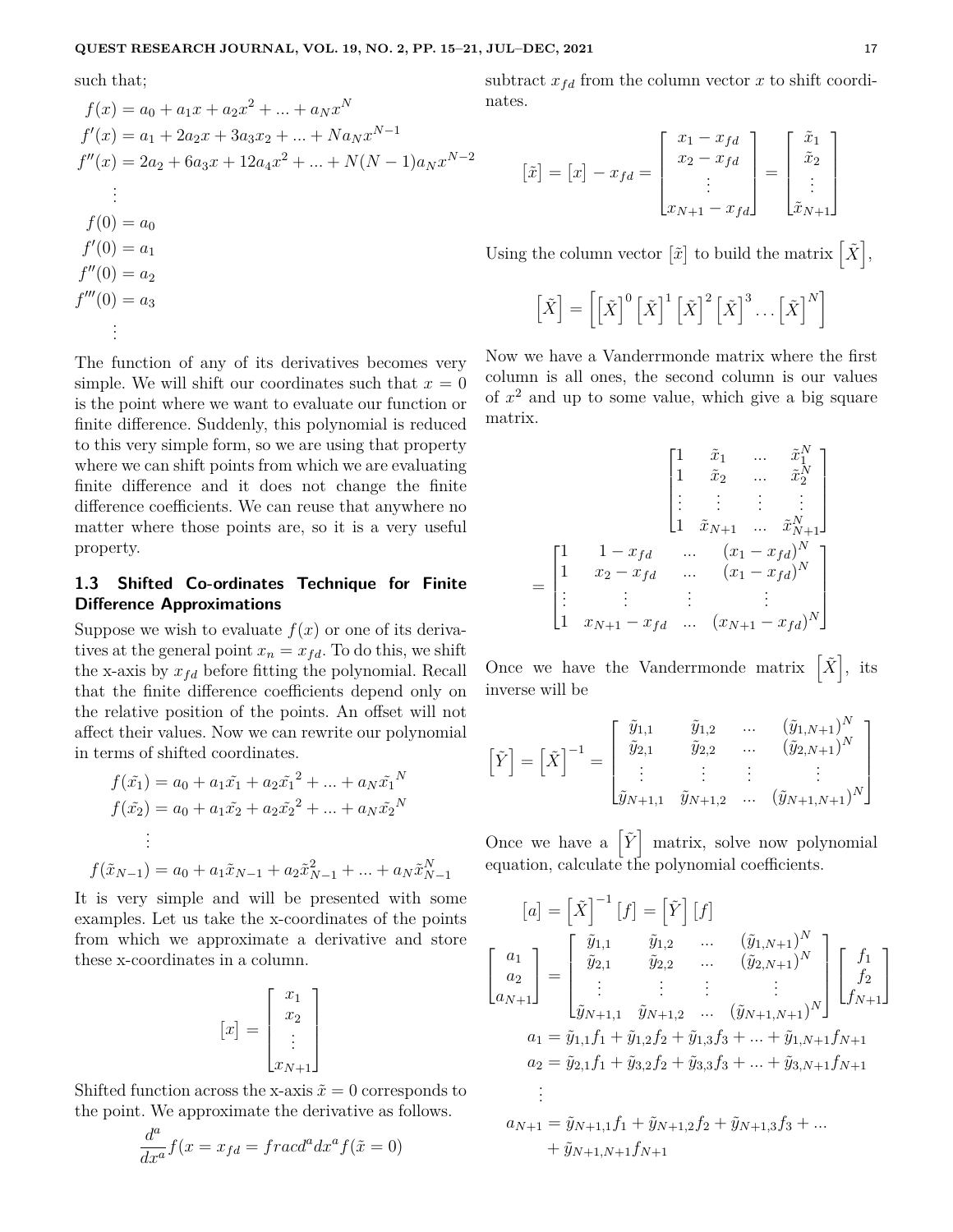Recall how we interpolate the function or one of its take shifted coordinates. derivatives to give the polynomial,

$$
f(\tilde{x} = 0) = a_0 \therefore a_0 = \tilde{y}_{1,1}f_1 + \tilde{y}_{1,2}f_2 + \dots + \tilde{y}_{1,N+1}f_{N+1}
$$
  
\n
$$
f'(\tilde{x} = 0) = a_1 \therefore a_1 = \tilde{y}_{2,1}f_1 + \tilde{y}_{2,2}f_2 + \dots + \tilde{y}_{2,N+1}f_{N+1}
$$
  
\n
$$
f''(\tilde{x} = 0) = a_2 \therefore a_2 = \tilde{y}_{3,1}f_1 + \tilde{y}_{3,2}f_2 + \dots + \tilde{y}_{3,N+1}f_{N+1}
$$
  
\n
$$
\vdots
$$

We can recognize that the rows of *Y* matrix are finite difference coefficients. We derive real finite difference approximations with the help of examples using the polynomial technique.

**Example#1:** Suppose we have three points distributed uniformly, and we would like to calculate a finite difference approximation first order and second order derivatives at the midpoint. Let we take shifted coordinates. We have a distribution of three points, we want them,  $\tilde{X} = 0$  where we evaluate the finite difference, in this case, is the midpoint so that  $\tilde{x} = 0$ value for midpoint is zero.

$$
\begin{bmatrix} \tilde{x} \end{bmatrix} = \begin{bmatrix} -h \\ 0 \\ h \end{bmatrix} = \begin{bmatrix} \begin{bmatrix} \tilde{x} \end{bmatrix}^0 & \begin{bmatrix} \tilde{x} \end{bmatrix}^1 & \begin{bmatrix} \tilde{x} \end{bmatrix}^2 \end{bmatrix} = \begin{bmatrix} 1 & -h & h^2 \\ 1 & 0 & 0 \\ 1 & h & h^2 \end{bmatrix}
$$

Remember that the rows of this *Y* matrix are essentially the finite difference coefficients.

$$
\begin{bmatrix} \tilde{Y} \end{bmatrix} = \begin{bmatrix} \tilde{X} \end{bmatrix}^{-1} \begin{bmatrix} 1 & 1 & 0 \\ \frac{-1}{2h} & 0 & \frac{1}{2h} \\ \frac{-1}{2h^2} & \frac{-1}{h^2} & \frac{1}{2h^2} \end{bmatrix}
$$

$$
\begin{bmatrix} a_0 \\ a_1 \\ a_2 \end{bmatrix} = \begin{bmatrix} 0 & 1 & 0 \\ \frac{-1}{2h} & 0 & \frac{1}{2h} \\ \frac{-1}{2h^2} & \frac{-1}{h^2} & \frac{1}{2h^2} \end{bmatrix} \begin{bmatrix} f_0 \\ f_1 \\ f_3 \end{bmatrix}
$$

$$
f(x_{fd}) \cong a_0 = f_1, \ \frac{df(x_{fd})}{dx} \cong a_1 = f_2 = \frac{f_3 - f_1}{2h}
$$

$$
\frac{d^2f(x_{fd})}{dx^2} \cong a_2 = f_3 = \frac{f_1 - 2f_2 + f_3}{2h^2}
$$

These are our finite difference approximations.

**Example#2:** Calculate a finite difference approximation of the same points, but now on the first point, we want to see how it behaves at the first point. Let us

$$
\begin{aligned}\n[\tilde{x}] &= \begin{bmatrix} 0 \\ h \\ 2h \end{bmatrix} = \begin{bmatrix} [\tilde{x}]^0 & [\tilde{x}]^1 & [\tilde{x}]^2 \end{bmatrix} = \begin{bmatrix} 1 & 0 & 0 \\ 1 & h & h \\ 1 & 2h & 2h^2 \end{bmatrix} \\
\begin{bmatrix} a_0 \\ a_1 \\ a_3 \end{bmatrix} &= \begin{bmatrix} 0 & 1 & 0 \\ \frac{-1}{2h} & 0 & \frac{1}{2h} \\ \frac{-1}{2h^2} & \frac{-1}{h^2} & \frac{1}{2h^2} \end{bmatrix} \begin{bmatrix} f_0 \\ f_1 \\ f_2 \end{bmatrix} \\
f(x_{fd}) &\cong a_0 = f_1, \quad \frac{df(x_{fd}}{dx} \cong a_1 = f_2 \\
&= \frac{1.5f_1 - f_2 - 0.5f_3}{h} \\
\frac{d^2f(x_{fd})}{dx^2} &\cong a_2 = f_3 = \frac{f_1 - 2f_2 + f_3}{2h^2}\n\end{aligned}
$$

**Example**  $# 3$ **:** Evaluate derivatives at the midpoints of four points, so our column vector of the *x* positions don't have a zero in it,

$$
\begin{aligned}\n\begin{bmatrix} x \end{bmatrix} &= \begin{bmatrix} \frac{-3h}{2} & \frac{-h}{2} & \frac{h}{2} & \frac{3h}{2} \end{bmatrix} \\
\begin{bmatrix} \tilde{x} \end{bmatrix} &= \begin{bmatrix} \frac{-3h}{2} \\ \frac{h}{2} \\ \frac{3h}{2} \end{bmatrix} \\
\begin{bmatrix} \tilde{x} \end{bmatrix} &= \begin{bmatrix} \frac{-3h}{2} \\ \frac{h}{2} \\ \frac{3h}{2} \end{bmatrix} \\
&= \begin{bmatrix} \begin{bmatrix} \tilde{x} \end{bmatrix}^0 \begin{bmatrix} \tilde{x} \end{bmatrix}^1 \begin{bmatrix} \tilde{x} \end{bmatrix}^2 \begin{bmatrix} \tilde{x} \end{bmatrix}^3 \end{bmatrix} = \begin{bmatrix} 1 & \frac{-3h}{2} & \frac{9h^2}{4} & \frac{-27h^3}{8} \\ 1 & \frac{-3h}{2} & \frac{9h^2}{4} & \frac{h^3}{8} \\ 1 & \frac{-3h}{2} & \frac{9h^2}{4} & \frac{h^3}{8} \\ 1 & \frac{-3h}{2} & \frac{9h^2}{4} & \frac{h^3}{8} \end{bmatrix} \\
\begin{bmatrix} \tilde{Y} \end{bmatrix} &= \begin{bmatrix} \tilde{X} \end{bmatrix}^{-1} &= \begin{bmatrix} \frac{-1}{16} & \frac{9}{16} & \frac{9}{16} & \frac{-1}{16} \\ \frac{1}{4h^2} & \frac{-1}{4h^2} & \frac{h^2}{4h^2} & \frac{4h^2}{4h^2} \\ \frac{-1}{6h^3} & \frac{h^2}{2h^3} & \frac{-1}{2h^3} & \frac{h^3}{6h^3} \end{bmatrix} \\
&\Rightarrow \begin{bmatrix} a_0 \\ a_1 \\ a_2 \\ a_3 \end{bmatrix} &= \begin{bmatrix} \frac{-1}{16} & \frac{9}{16} & \frac{9}{16} & \frac{-1}{16} \\ \frac{1}{4h^2} & \frac{-1}{4h^2} & \frac{4h^2}{4h^2} & \frac{4h^2}{4h^2} \\ \frac{-1}{6h^3} & \frac{3h}{2h^3} & \frac{-1}{2h^4} \end{
$$

Solving the system, we get,

$$
f(x_{25}) \cong a_0 = \frac{-f_1 + 9f_2 + 9f_3 - f_4}{16}
$$

$$
\frac{d}{dx} f(x_{2.5}) \cong a_1 = \frac{f_1 - 27f_2 + 27f_3 - f_4}{24h},
$$

$$
\frac{d^2}{dx^2} f(x_{2.5}) \cong a_2 = \frac{f_1 - f_2 - f_3 + f_4}{2h^2}
$$

These finite difference show that their evaluation is difficult.

#### **1.4 Implementing the Polynomial Technique Using MatLab**

Since for small matrices we have been using, the above technique, we do not need to use MatLab, but the reason MatLab is good to use is when matrix size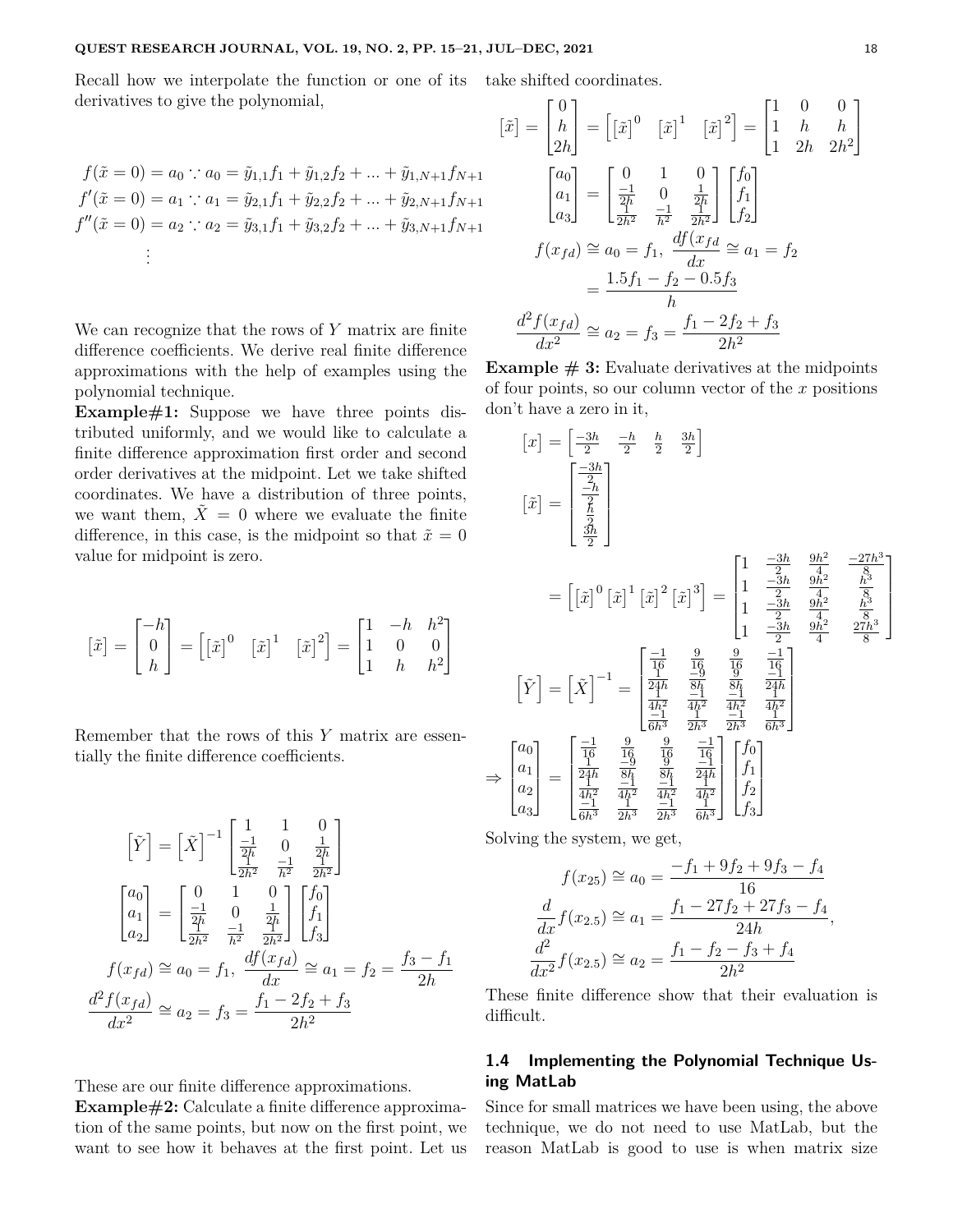increases or maybe we do not have a uniform spacing grid [11], and we need to evaluate a completely different finite difference approximation for every point. We have so far derived finite difference approximations symbolically, but if we want  $4<sup>th</sup>$  order accurate finite differences. Recall our matrix equation representing polynomial written at each discrete point. It always had the following form where *w*'s were just numerical constants. The *h* was symbolic.

 *a*0 *a*1 *a*2 *a*3 = 1 *h h* 2 . . . *h N* −1 1 *w*<sup>12</sup> *w*<sup>13</sup> *. . . w*1*<sup>N</sup>* 1 *w*<sup>22</sup> *w*<sup>23</sup> *. . . w*2*<sup>N</sup>* 1 *w*<sup>32</sup> *w*<sup>33</sup> *. . . w*3*<sup>N</sup>* . . . . . . . . . . . . . . . 1 *wN*+1*,*<sup>2</sup> *wN*+1*,*<sup>3</sup> *. . . wN*+1*,N* −1 *f*0 *f*1 *f*2 *f*3 

The key aspect here is that  $[w]$  will be completely numerical, so it is easily inverted using MatLab. It is also important both separately inverted. This accommodates large matrices [18] and avoids symbolic manipulation, and letting  $[v] = [w]^{-1}$ .

$$
\begin{bmatrix}\na_0 \\
a_1 \\
a_2 \\
\vdots \\
a_{N+1}\n\end{bmatrix} = \begin{bmatrix}\n1 & 1. v_{12} & 1. v_{13} & \dots & 1. v_{1N} \\
1 & \frac{1}{h} v_{22} & \frac{1}{h} v_{23} & \dots & \frac{1}{h} v_{2N} \\
1 & \frac{1}{h^2} v_{32} & \frac{1}{h^2} v_{33} & \dots & \frac{1}{h^2} v_{3N} \\
\vdots & \vdots & \vdots & \ddots & \vdots \\
1 & \frac{1}{h^2} v_{N+1,2} & \frac{1}{h^2} v_{N+1,3} & \dots & \frac{1}{h^2} v_{N+1,N}\n\end{bmatrix} f
$$
\nwhere  $f = \begin{bmatrix}\nf_0 \\
f_1 \\
f_2 \\
\vdots \\
f_{N+1}\n\end{bmatrix}$ 

#### **2 Finite Difference Approximations**

We will write finite difference approximations of the polynomial coefficients.

$$
f = a_0 = v_{11}f_1 + v_{12}f_2 + v_{13}f_3 + \dots + v_{1N}f_N + 1
$$
  
\n
$$
\frac{df}{dx} = a_1 = \frac{v_{21}f_1 + v_{22}f_2 + v_{23}f_3 + \dots + v_{2N}f_{N+1}}{h}
$$
  
\n
$$
\frac{d^2f}{dx^2} = 2a_2 = \frac{v_{31}f_1 + v_{32}f_2 + v_{33}f_3 + \dots + v_{3N}f_{N+1}}{h^2}
$$

**MatLab Example# 1:** Here we need five points to calculate five polynomial coefficients,

$$
\begin{bmatrix} \tilde{x} \end{bmatrix} = \begin{bmatrix} -2h & -h & 0 & h & 2h \end{bmatrix}^T
$$

Build  $[w]$  matrix and  $h = 1$ ,

$$
\begin{aligned}\n[\tilde{x}] &= \begin{bmatrix} -2 & -1 & 0 & 1 & 2 \end{bmatrix}^T \\
[W] &= \begin{bmatrix} [\tilde{x}]^0 [\tilde{x}]^1 [\tilde{x}]^2 [\tilde{x}]^3 [\tilde{x}]^4 \end{bmatrix} \\
[W] &= \begin{bmatrix} 1 & -2 & 4 & -8 & 16 \\
1 & -1 & -1 & -1 & 1 \\
1 & 0 & 0 & 0 & 0 \\
1 & 1 & 1 & 1 & 1 \\
1 & 2 & 4 & 8 & 16 \end{bmatrix} \\
[V] &= \begin{bmatrix} 0 & 0 & 1 & 0 & 0 \\
-0.0417 & -0.6667 & -1.2500 & 0.6667 & -0.0833 \\
-0.0417 & 0.6667 & -1.2500 & 0.6667 & -0.0417 \\
-0.0833 & 0.1667 & 0 & -0.1667 & 0.0833 \\
0.0417 & -0.6667 & 0.2500 & -0.6667 & 0.0417 \end{bmatrix}\n\end{aligned}
$$

Here we write the finite difference approximations, to incorporate the symbolic *h*'s back in.

$$
f \approx a_0 = \frac{0 \cdot f_1 + 0 \cdot f_2 + 1 \cdot f_3 + 0 \cdot f_4 + 0 \cdot f_5}{1}
$$
  
\n
$$
\frac{\partial}{\partial x} f \approx a_1
$$
  
\n
$$
= \frac{0.0833 f_1 - 0.6667 f_2 + 0 \cdot f_3 - 0.6667 f_4 - 0.0833 f_5}{h}
$$
  
\n
$$
\frac{\partial^2}{\partial x^2} f \approx a_2
$$
  
\n
$$
= \frac{-0.042 f_1 + 0.67 f_2 - 1.25 f_3 + 0.168 f_4 + 0.042 f_5}{h^2}
$$
  
\n
$$
\vdots
$$

**MatLab Example# 2:** Five points and five polynomial coefficients, i.e. build  $[W]$  matrix, and  $h = 0.5$ .

$$
[\tilde{x}] = [-2h \quad -h \quad 0 \quad h \quad 2h] \Rightarrow [\tilde{x}]
$$
  
\n
$$
= [-1 \quad -0.5 \quad 0 \quad 0.5 \quad 1]^T
$$
  
\n
$$
[W] = [[\tilde{x}]^0 [\tilde{x}]^1 [\tilde{x}]^2 [\tilde{x}]^3 [\tilde{x}]^4]
$$
  
\n
$$
= \begin{bmatrix} 1 & -1 & 1 & -1 & 1 \\ 1 & -0.5 & -0.25 & -0.1250 & 0.0625 \\ 1 & 0 & 0 & 0 & 0 \\ 1 & 0.5 & 0.25 & 0.1250 & 0.0625 \\ 1 & 1 & 1 & 1 & 1 \end{bmatrix}
$$
  
\n
$$
[V] = [W]^{-1}
$$
  
\n
$$
= \begin{bmatrix} 0 & 0 & 1 & 0 & 0 \\ 1.1667 & -1.3333 & 0 & -0.1667 & 1.3333 \\ -0.1667 & 2.6667 & -5,000 & -0.1667 & 2.6667 \\ -0.6667 & 1.3333 & 0 & 0.6667 & -1.3333 \\ 0.6667 & -2.6667 & 4.0000 & 0.6667 & -2.6667 \end{bmatrix}
$$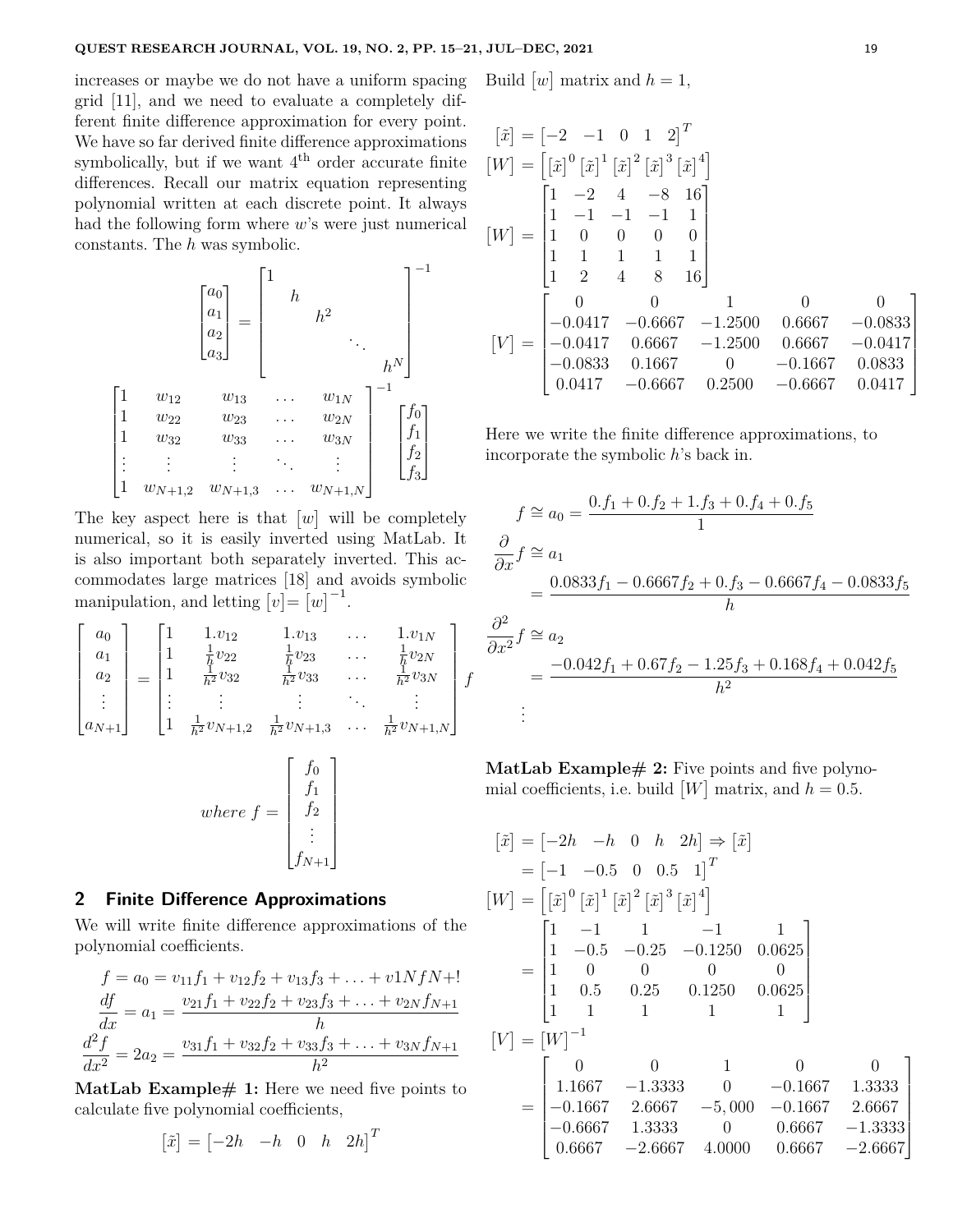Here we write the finite difference approximations, to incorporate the symbolic *h*'s back in.

$$
f \approx a_0 = \frac{0 \cdot f_1 + 0 \cdot f_2 + 1 \cdot f_3 + 0 \cdot f_4 + 0 \cdot f_5}{1}
$$
  
\n
$$
\frac{\partial}{\partial x} \approx a_1
$$
  
\n
$$
= \frac{1.167 f_1 - 1.333 f_2 + 0 \cdot f_3 - 1.67 f_4 + 1.333 f_5}{h}
$$
  
\n
$$
\frac{\partial^2}{\partial x^2} \approx 2a_2
$$
  
\n
$$
= \frac{-0.167 f_1 - 2.667 f_2 + 5 f_3 - 0.167 f_4 + 2.667 f_5}{h^2}
$$
  
\n:  
\n:

**MatLab Example# 3** Here, we need five points to calcu-late five polynomial coefficients,

$$
\begin{bmatrix} \tilde{x} \end{bmatrix} = \begin{bmatrix} -2h & -h & 0 & h & 2h \end{bmatrix}^T
$$

Build  $[w]$  matrix and  $h = 0.25$ ,

$$
\begin{bmatrix} \tilde{x} \end{bmatrix} = \begin{bmatrix} -0.5 & -0.25 & 0 & 0.5 & 0.25 \end{bmatrix}^T
$$

$$
\begin{bmatrix} V \end{bmatrix} = \begin{bmatrix} W \end{bmatrix}^{-1} \begin{bmatrix} 0 & 0 & 1 & 0 & 0 \\ 1.67 & -1.33 & 0 & -0.17 & 1.33 \\ -0.17 & 2.67 & -5.00 & -0.17 & 2.67 \\ -0.67 & 1.33 & 0 & 0.67 & -1.33 \\ 0.67 & -2.67 & 4.00 & 0.67 & -2.67 \end{bmatrix}
$$

Here we write the finite difference approximations to incorporate the symbolic *h* back in.

$$
f \approx a_0 = \frac{0 \cdot f_1 + 0 \cdot f_2 + 1 \cdot f_3 + 0 \cdot f_4 + 0 \cdot f_5}{1}
$$
\n
$$
\frac{\partial}{\partial x} \approx a_1
$$
\n
$$
= \frac{1.6667 f_1 - 1.3333 f_2 + 0 \cdot f_3 - 1.666 f_4 + 1.3333 f_5}{h}
$$
\n
$$
\frac{\partial^2}{\partial x^2} \approx 2a_2
$$
\n
$$
= \frac{-0.167 f_1 + 2.667 f_2 + 5.00 f_3 - 0.167 f_4 + 2.667 f_5}{h^2}
$$
\n
$$
\vdots
$$

### **3 Conclusion**

The finite difference method by polynomial technique is used and is preferred on other methods because of its simplicity, which is built on curve fitting and using MatLab codes to make it simpler for finite difference approximations. In this paper, analysis of finite difference approximation is presented by polynomial technique with some examples, which showed that the polynomial technique is simpler as compared to other methods.

#### **References**

- [1] Y. Huang and Z. Yin, "The Compact Finite Difference Method of Two-Dimensional Cattaneo Model", Journal of Function Spaces, 2020.
- [2] J. M. G-Jordan, S. Rojas, M. F-Villegas, and J. E. Castillo, "A new second order finite difference conservative scheme", Divul-gaciones Matematica, vol. 13, no. 1, pp. 107–122, 2005.
- [3] H. Calandra, S. Gratton, X. Pinel, and X. Vasseur, "An improved two-grid preconditioner for the solution of threedimensional Helmholtz problems in heterogeneous media", CERFACS, Tou-louse, France, Technical Rport TR/- PA/12/2,2012. [Online].
- [4] I. Duff, S. Gratton, X. Pinel, and X. Vasseur, "Multigrid Based Preconditioners for the Numerical Solution of Twodimensional Heterogeneous Problems in Geophysics", Int. J. Comput. Math., vol. 84, no. 8, pp. 1167–1181, 2007.
- [5] M. S. A Shafee, Sheikh o leslami, Mohsen,"Impact of Lorentz forces on Fe3O4-water ferrofluid entropy and exergy treatment within a permeable semi annulus", Journal of cleaner production, vol. 221, pp. 885-898, 2019.
- [6] Sheikh, N.A. and Ching, D.L.C. and Khan, "A new model of fractional Casson fluid based on generalized Fick's and Fourier's laws together with heat and mass transfer", Alexandria Engineering Journal vol.59, no. 5, pp. 2865- 2876, 2020.
- [7] Nadeem Ahmad, Sheikh, Muhammad Jamil, "A generalized model for quantitative analysis of sediments loss: a Caputo time fractional model", Journal of King Saud University-Science, vol. 33, no. 1, 2021.
- [8] M. A. Jones, "A Difference Equation Approach to Finite Differ-ences of Polynomials", The College Mathematics Journal, vol. 51, no. 5, pp. 375–377, 2020.
- [9] S.Bilal, Rashid, Mahmood and A.H.Majeed, "Finite element method visualization about heat transfer analysis of Newtonian material in triangular cavity with square cylinder", Journal of Materials Research and Technology, vol. 9, no. 3, pp. 4904-4918, 2020.
- [10] Musiliu, Folarin Farayol, and M. F. I Khan, "Mathematical modeling of radiotherapy cancer treatment using Caputo fractional derivative", Computer Methods and Programs in Biomedicine, vol. 188, 2020.
- [11] M. B. Gijzen, Y. A. Erlangga, and C. Vuik, "Spectral Analysis of the Discrete Helmholtz Operator Preconditioned with a Shifted Laplacian", SIAM Journal on Scientific Computing, vol. 29, pp. 1942–1958, 2007.
- [12] B. Hustedt, S. Operto, and J. Virieux, "Mixed-grid and staggered grid finite-difference methods for frequencydomain acoustic wave modelling", Geophysical Journal International, vol. 157, no. 3, pp. 1269–1296, 2004.
- [13] C. W. Groetsch and J. T. King, "The Bernstein Polynomials and Finite Differences", Mathematics Magazine, vol. 46, no. 5, pp. 280–282, 1973.
- [14] L. L. ESM Sherif, "Dual solutions and stability analysis of a hybrid nano fluid over a stretching/shrinking sheet executing MHD flow", Symmetry, vol. 12, no. 2, pp.276, 2020.
- [15] S. A. KS Nisar, "Numerical modeling and theoretical analysis of a nonlinear advection-reaction epidemic system", Computer Methods and Programs in Biomedicine, vol. 193, pp. 105429, 2020.
- [16] A. S. I Khan, "Analysis of the COVID-19 Pandemic Spreading in India by an Epidemiological Model and Fractional Differential Operator", Preprints 2020, 2020050266 (doi: 10.20944/preprints202005.0266.v1).